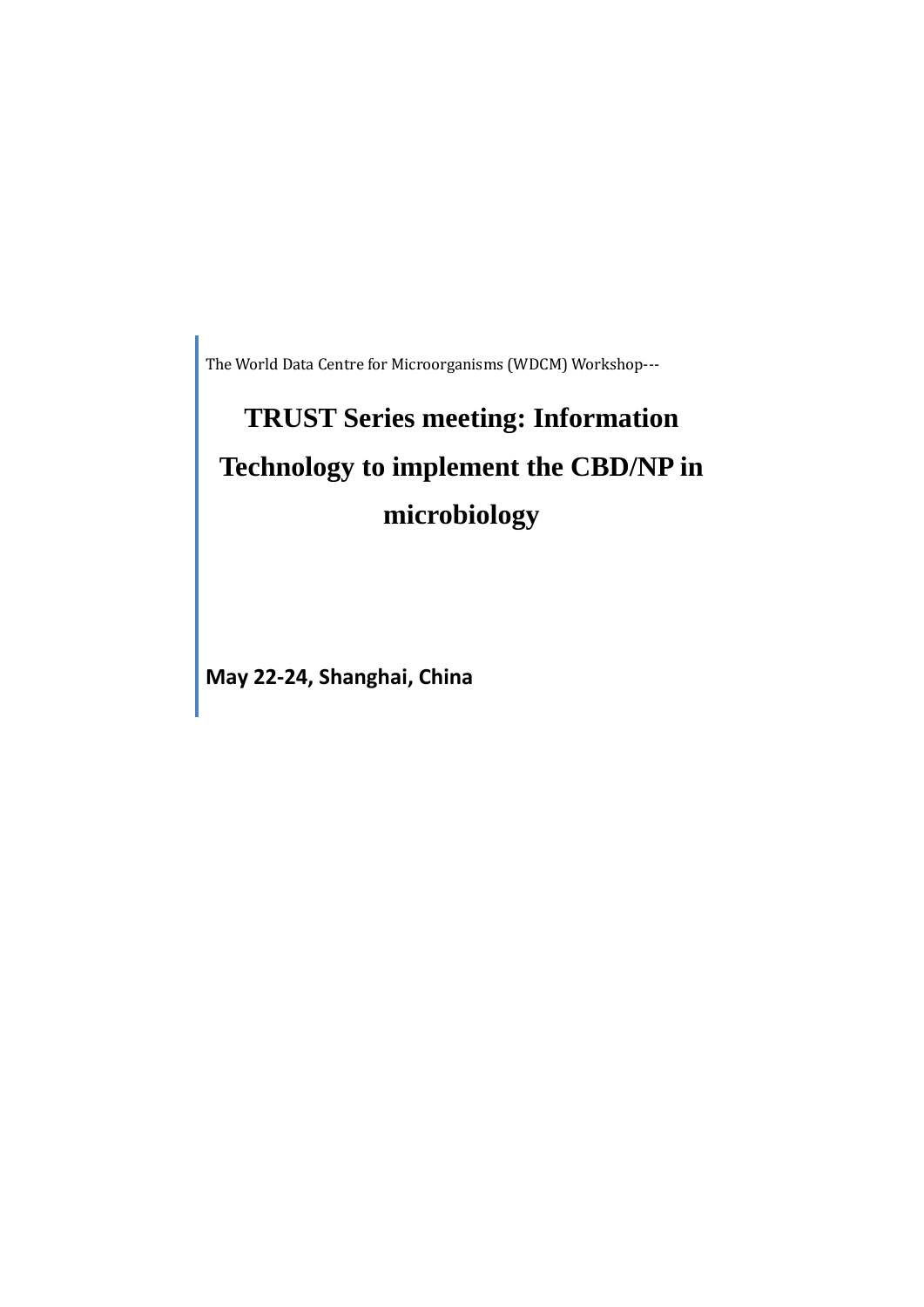## **Introduction of Participants**

## (listed in alphabetical order)

**Alexander Vasilenko**, holds a MS in mathematics from



Department of Mechanics & Mathimatics, Moscow State university (1970). From 2011 till now, he is IT specialist in All-Russian Collection of Microorganisms (VKM), WP leader in Russian-European project BRIO and

the Task leader in European project MIRRI. From 1995 to 2011, he was the IT specialist in companies: CCI, Kosmos-TV, AKADO; from 1970 to 1995, he was the Programmer, IT specialist, head of R&D group in State department. He took part in preparation of software package PNP/PL sold in USSR. His software product sold in other countries – BIOMATRIX. Languages: Russian, Ukranian, English

**Erko Stackebrandt,** holds a Ph.D. in Microbiology from the Ludwig-Maximilians University Munich (1974). During his postdoctoral

research he worked at the German Culture Collection in Munich (1972-1977), 1978 with Carl Woese at the University of Illinois, Urbana

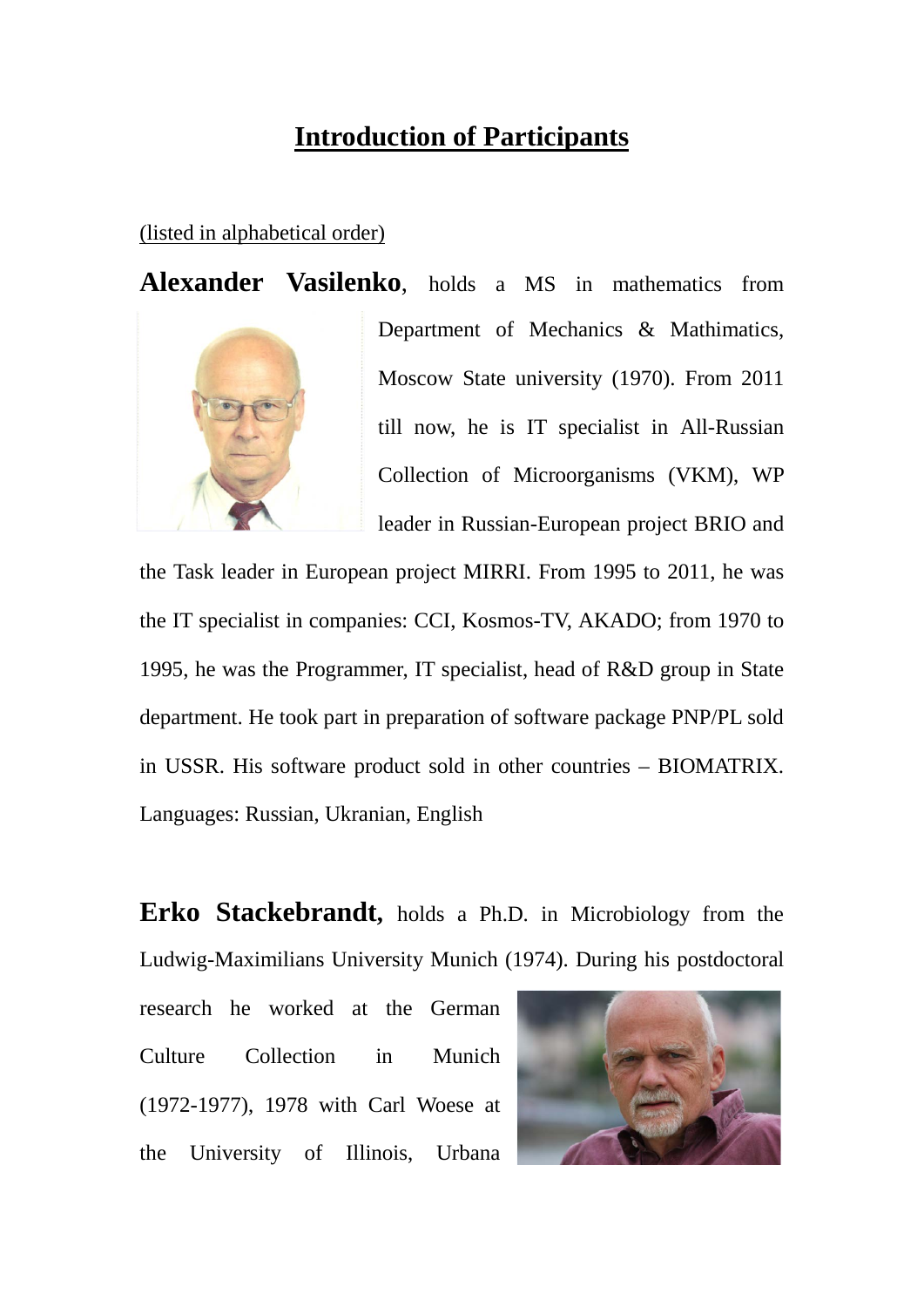Champaign, and from 1979-1983 he was a member of Karl Schleifer's research group at the Technical University, Munich. He habilitated in 1983 and was appointed head of the Departments of Microbiology at the University of Kiel (1984-1990), at the University of Queensland, Brisbane, Australia (1990-1993) and from 1993-2009 at the Technical University Braunschweig, were he also was the director of the DSMZ-German Collection of Microorganisms and Cell Cultures GmbH. He is involved in systematics, and molecular phylogeny and ecology of Archaea and Bacteria for more than 40 years. He has been involved in many research project funded by the German Science Foundation, German Ministry for Science and Technology and the European Union, working on pure cultures and microbial communities. Projects include work in soil and peat, Mediterranean coastal waters, North Sea and Baltic Sea, Antarctic Lakes, Australian soil and artesian wells, formation of Stromatolites, as well as on giant ants, holothurians, rumen of cows and the digestive tract of koalas. He has been involved in the description and taxonomic revision of more than 650 bacteria taxa of various ranks. He was a Heisenberg stipend (1982-1983) and his work has been awarded by the Academy of Science at Göttingen, Bergey's Trust (Bergey's Award and Bergey's Medal), the Technical University Munich, the Australian Society for Microbiology and the American Society for Microbiology. He had teaching positions in Kunming-China, Budapest-Hungary and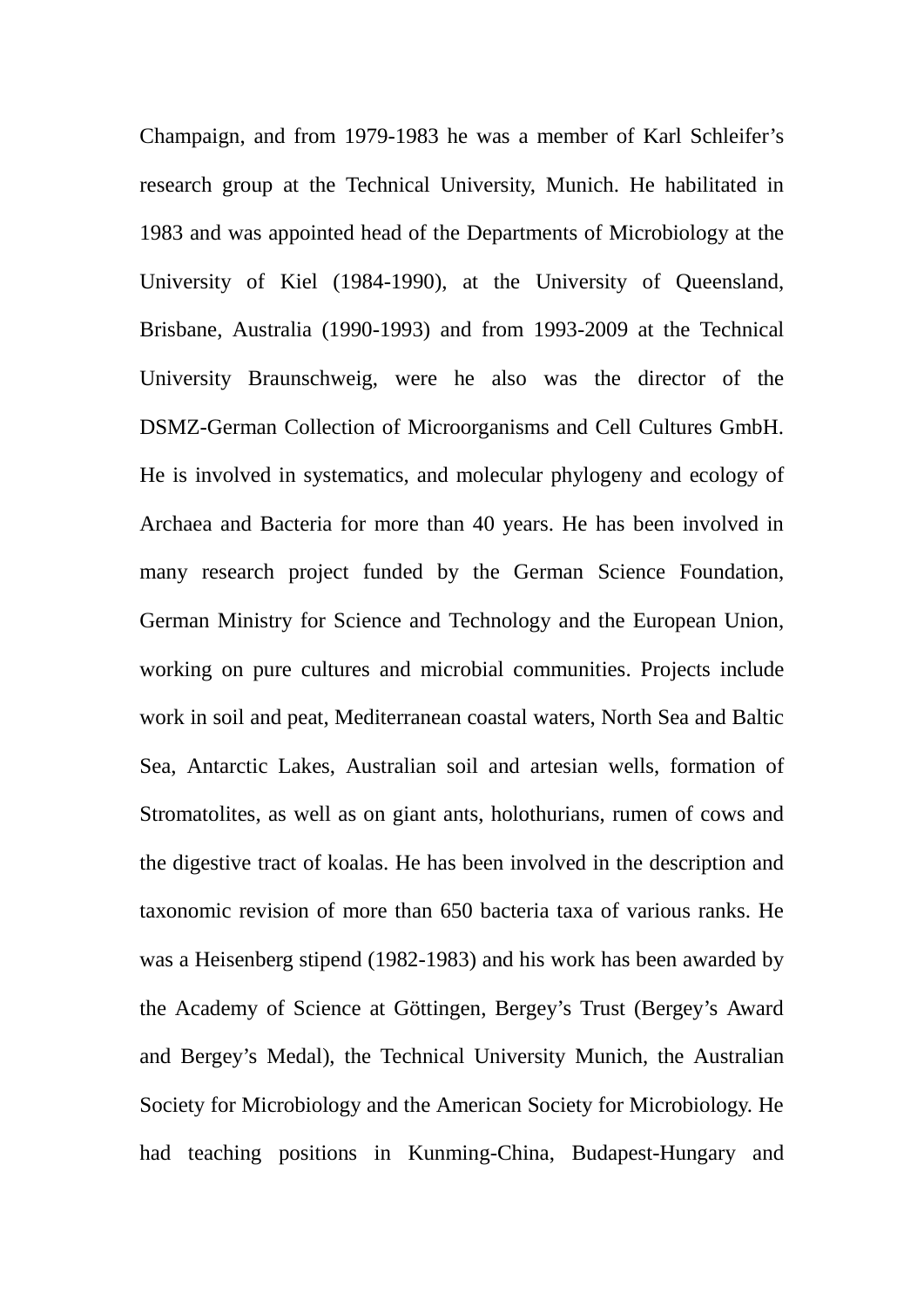Florence-Italy. He has published more than 650 papers in refereed journals and he has written more than 80 book chapters. He is an editor of two Springer journals and served as an associate editor of several international journals and books as well as on national and international scientific and review panels of the German Research Council, European Science Foundation, European Space Agency and the Organisation for Economic Co-Operation and Development. At present he is the coordinator of the ESFRI project "Microbial Resource Research Infrastructure".

**Funabiki Rie.** a staff member of the Office for Global Initiatives.



NITE Biological Resource Center (NBRC). After having completed a Masters degree in Psychology, she joined the NBRC in 2005 as an administrative staff. Since then, she has dealt with various international collaboration projectsbetween NBRC and other BRCs in Asia.

Also, she has experience in negotiation for a new agreement, developing a scheme related to transfer and sustainable utilization of microbial resources in multilateral settings, and various matters on access and benefit sharing related to the use of the microbial resources. She recently involves with the meetings and discussion on the issues of BRC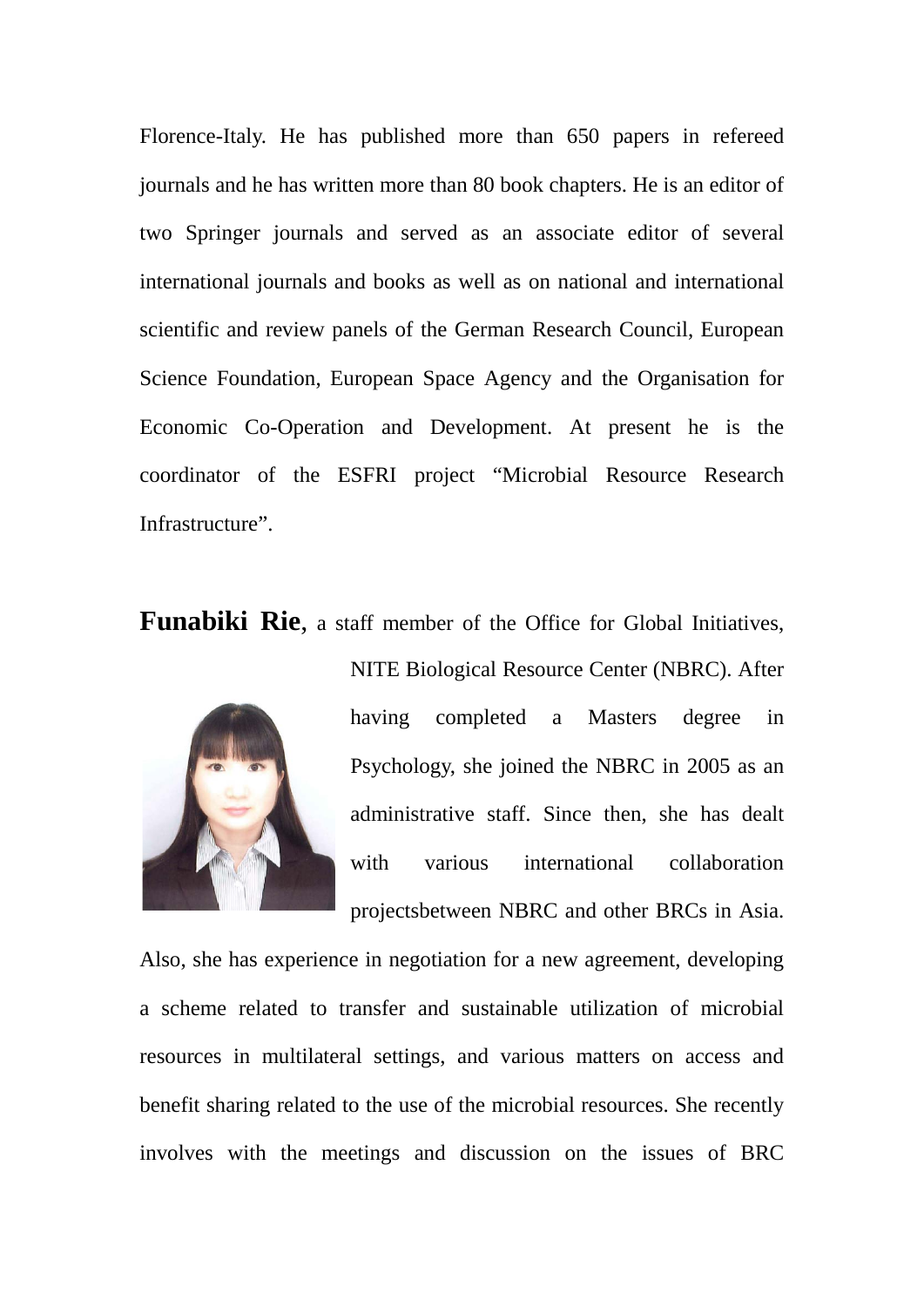management in line with the implementation of the Nagoya Protocol. In addition, she serves as one of the Secretariat members of the Asian Consortium for the Conservation and Sustainable Use of Microbial Resources (ACM). Relating to the activities in the ACM, she is a member of the Management of Material Transfer (MMT) Taskforce, which is one of the three taskforces in the ACM.

**Geoff Burton** is Adjunct Senior Fellow of the United Nations University, Institute of Advanced Studies (UNU IAS). He manages its

ABS programme and also champions taxonomy, economically efficient intellectual property systems and biodiversity conservation. He provides expert policy and practical advice to countries on domestic and international ABS. He is also the author of



numerous papers and presentations on ABS, Traditional Knowledge and the Nagoya Protocol: delivering conference papers in 2011/12 in Canada, Norway, Korea, Japan, Switzerland, France, Germany, Demark, Australia, Samoa, Fiji and Brazil. His most recent publication is as a contributing author to The 2010 Nagoya Protocol on Access and Benefit-sharing in Perspective, Morgara and Buck, Brill 2012. Mr Burton was formerly Australia's Competent National Authority on Access and Benefit-sharing (ABS) and was responsible for the development and implementation of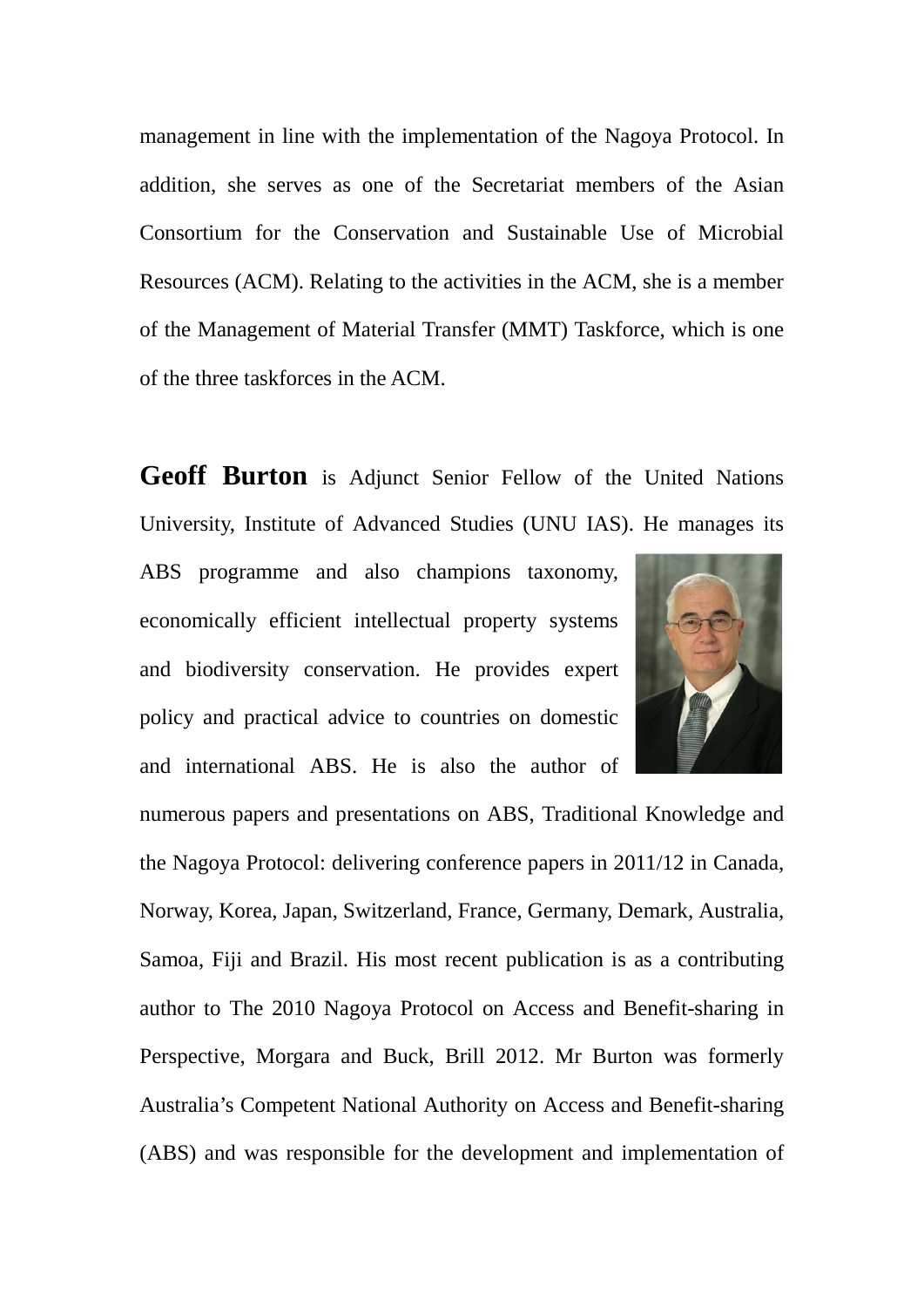national ABS laws and policy. For 7 years he was Australia's lead negotiator on ABS issues at the CBD until 2006. In 2005 he co-chaired the first round of negotiations within the CBD on the development of an international regime on genetic resources. In March 2010 he co-chaired the inter-ministerial meeting between European and African Ministers at the African Ministers' Conference on Access and Benefit Sharing (ABS) held in Windhoek, Namibia. More recently, he has been undertaking capacity-building within the ASEAN and Pacific regions, while continuing research on behalf of the United Nations University, Institute of Advanced Studies.

## **George M. Garrity**, who is a professor of Microbiology and



Molecular Genetics at Michigan State University and co-founder and managing member of NamesforLife, LLC, a bioinformatics spin-off that was formed to commercialize proprietary terminology

tracking and management technology

developed at MSU. From 1996–2006, George served as Editor-in-Chief of Bergey's Manual of Systematic Bacteriology and from 2005-2008 as vice-chairman of the Judicial Commission of the International Committee on Systematics of Prokaryotes. He is currently the chair of the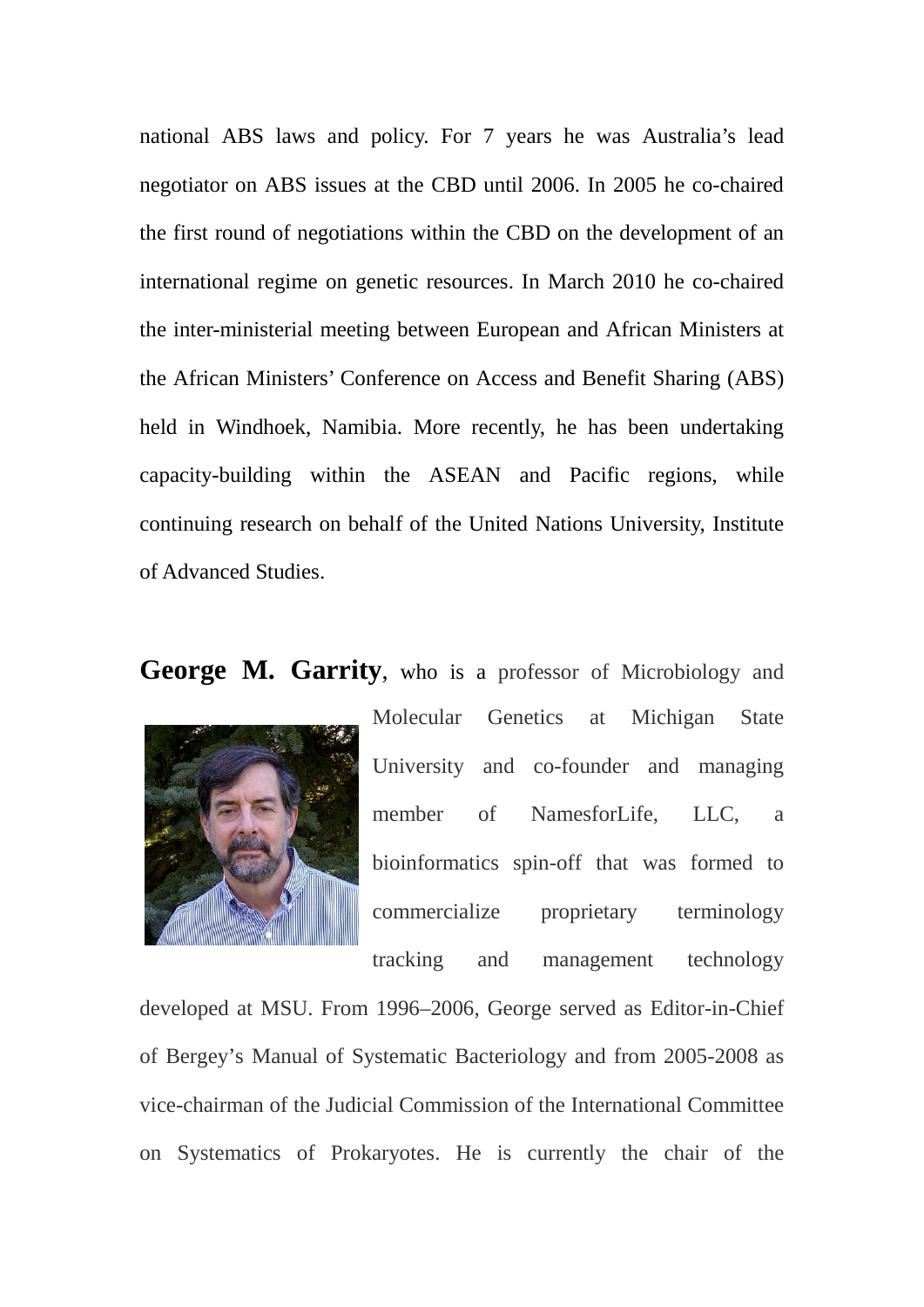International Committee on the Systematics of Prokaryotes and a core member of the Genomic Standards Consortium and founding editor and editor-in-chief of Standards in Genomic Sciences, an open access journal that began publishing during the 2Q 2009. He is currently the principal investigator on a DOE-funded project to develop a standardized terminology of microbial phenotypes that leverages the NamesforLife semantic model and tools that were created under earlier awards (e.g., visualization tools and algorithms for detecting annotation errors/anomalies and improving sequence-based classifications and taxonomies, on-the-fly and embedded annotation of biological names in text using persistent identifiers). He was also co-investigator on the Ribosomal Database Project (RDP).George is a Fellow of the American Association for the Advancement of Science and a Fellow of the Society for Industrial Microbiology, Chair of Division O (Fermentation Microbiology) of the American Society for Microbiology and the 2011 recipient of the van Niel International Prize for Studies in Bacterial Systematics. Before arriving at MSU, George held a number of positions of increasing responsibility in the natural products screening program at Merck & Co. He was also one of the lead scientists on the Merck-InBIO agreement. George received his doctorate in microbiology from the University of Pittsburgh, Graduate School of Public Health in1980.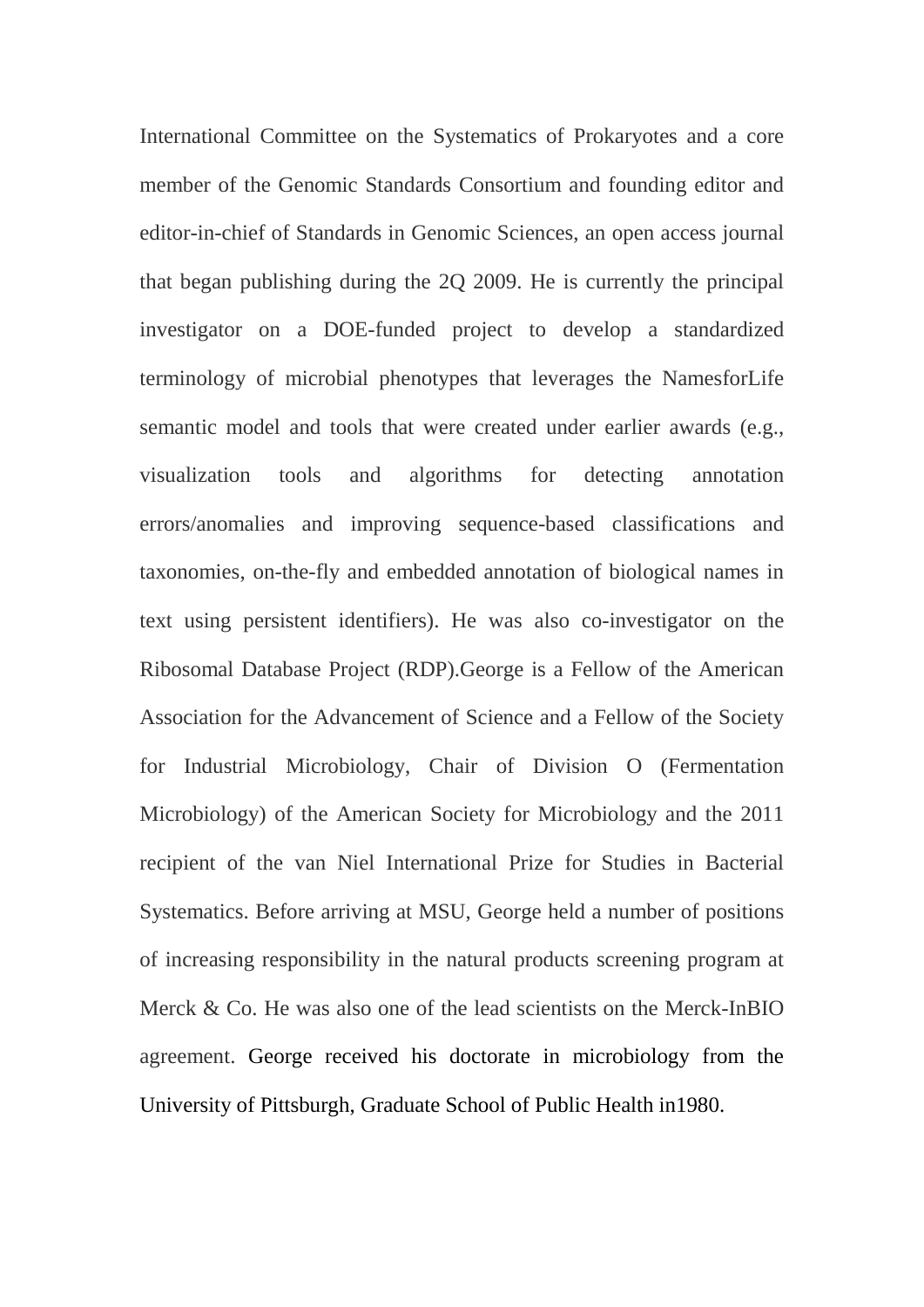**Hiroko Kawasaki** holds a Ph.D. degree and she is a director of

Global Initiatives Office and Curator for Yeast at NBRC Culture Collection, Biological Resource Center, National Institute of Technology and Evaluation. She got Ph.D. (Agriculture) at The Tokyo University as a titled "The study of



molecular taxonomy of phototrophic bacteria" on March 1997. Current her research filed is Yeast Taxonomy, and Development of Rapid Identification of Microorganisms. In addition, she has involved several international research collaboration projects with Southeast Asiain the field of Biotechnology and Diversity of bio-resources for 16 years. She has a secretariat of Asian Consortium for the Conservation and Sustainable Use of Microbial Resources (ACM).

**Juncai Ma,** who graduated from Biological Resource Department of



Mie University, Japan in 2006, is the Director of Information Network Center, IMCAS. He is also the Director of [WFCC –MIRCEN World Data Center for](http://wdcm.nig.ac.jp/)  [Microorganisms \(WDCM\),](http://wdcm.nig.ac.jp/) executive of World Federation for Culture Collections, commissioner of CODATA Chinese National Committee, CAS and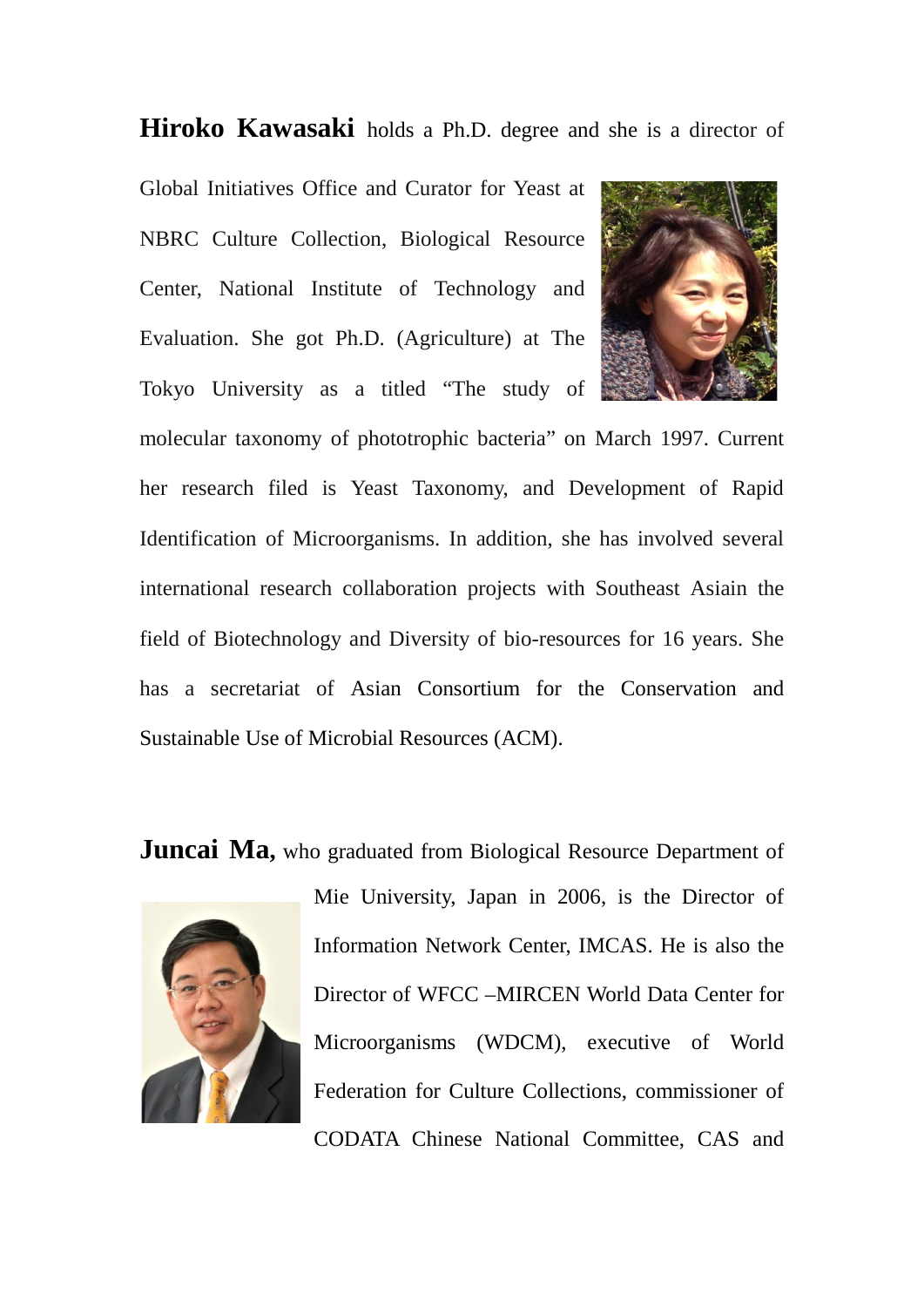member of Committee on Type Culture Collection, CAS. Currently he is mainly engaged in the research work on bio-grid, parallel indexing, super large-scaled full-text retrieval technology, search engine of remote heterogeneous databases and comprehensive utilization of IT technology in the field of biology.

**Ken-ichiro Suzuki** is Director-General of NBRC Culture Collection of National Institute of Technology and Evaluation (NITE), a national biological resource center for microorganisms of Japan since 2002. He was the Vice President of World Federation of Culture Collections (WFCC), an organization under the International Union of Microbiological



Societies (IUMS) from 2004 to 2010 and currently the President of Japan Society for Culture Collections (JSCC). Suzuki Ken-ichiro has been working in the community of microbiology by managing culture collections of Japan, JCM and NBRC for collecting, preserving and supplying microbial cultures to scientists. His specialty is taxonomy of bacteria with more than 100 original papers and related publication. Microbial taxonomy is contributing to the maintenance of the quality of cultures in the collection.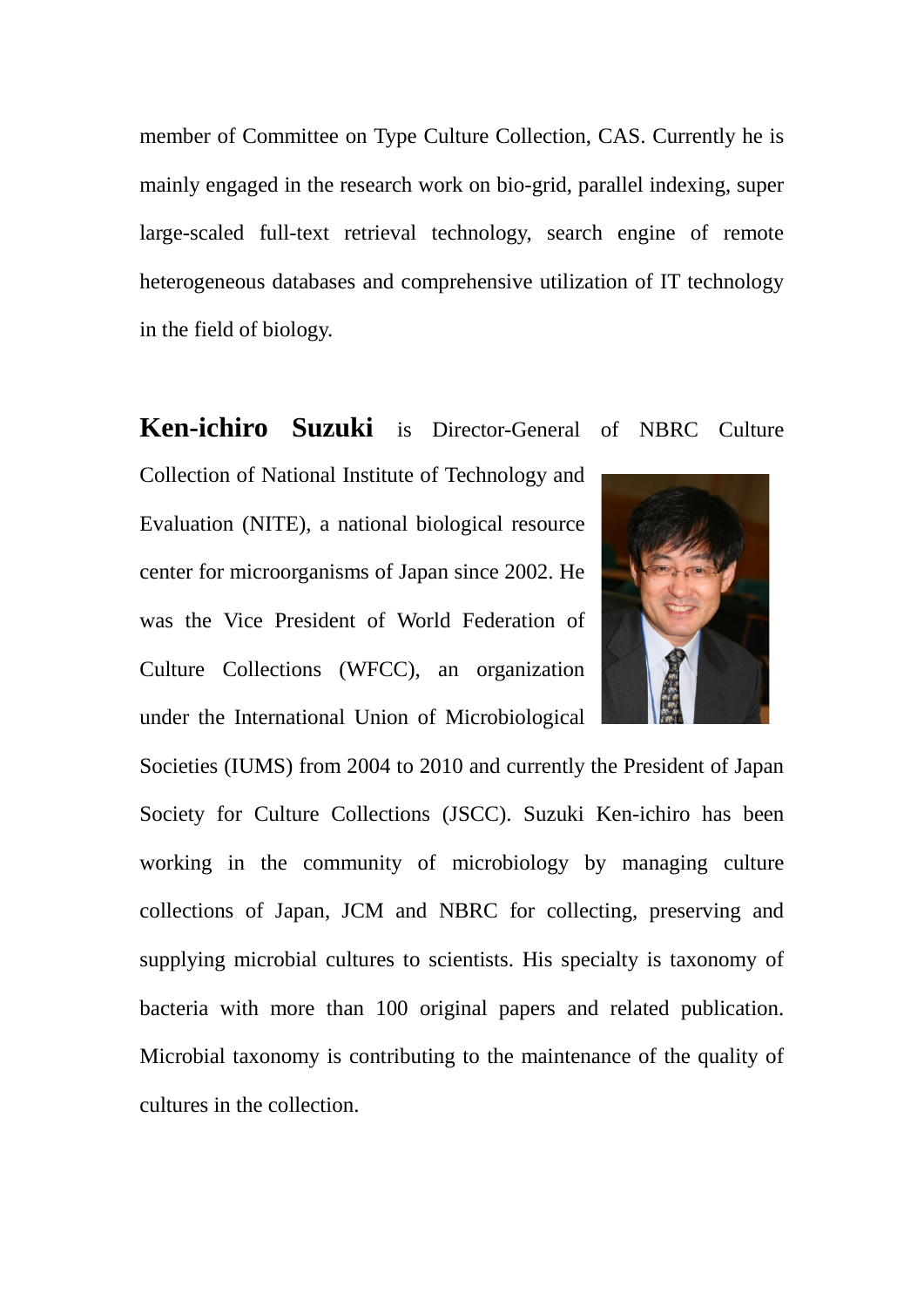Linhuan Wu, whose specialty is microbial resources information



system and software platform. She has been working in information center of Institute of Microbiology, Chinese Academy of Sciences by joining the project of Asian biological resources center network (ABRCN) and domestic data

management system for microbial resources. Currently, Dr. Wu is working on the WFCC Global Catalogue of Microorganisms (GCM) for WDCM.

**Oleg S. Stupar** holds a Ph.D in microbiology from Institute of Biochemistry and Physiology of Microorganisms,

Pushchino, Moscow region, USSR(1991). His scientific experience was in Institute of Biochemistry and Physiology of Microorganisms, Russian Academy of Sciences: 1976-1977, Probationer-researcher in Laboratory of



microorganism ontogenesis; 1980-1991, Researcher in All-Union Collection of Microorganisms; 1995-1999, Assistant-director. He became Head of coordination and information department of All-Russian Collection of Microorgamisms (VKM) in 2003. And in 2010, he became Board member of World Federation of Culture Collections (WFCC). His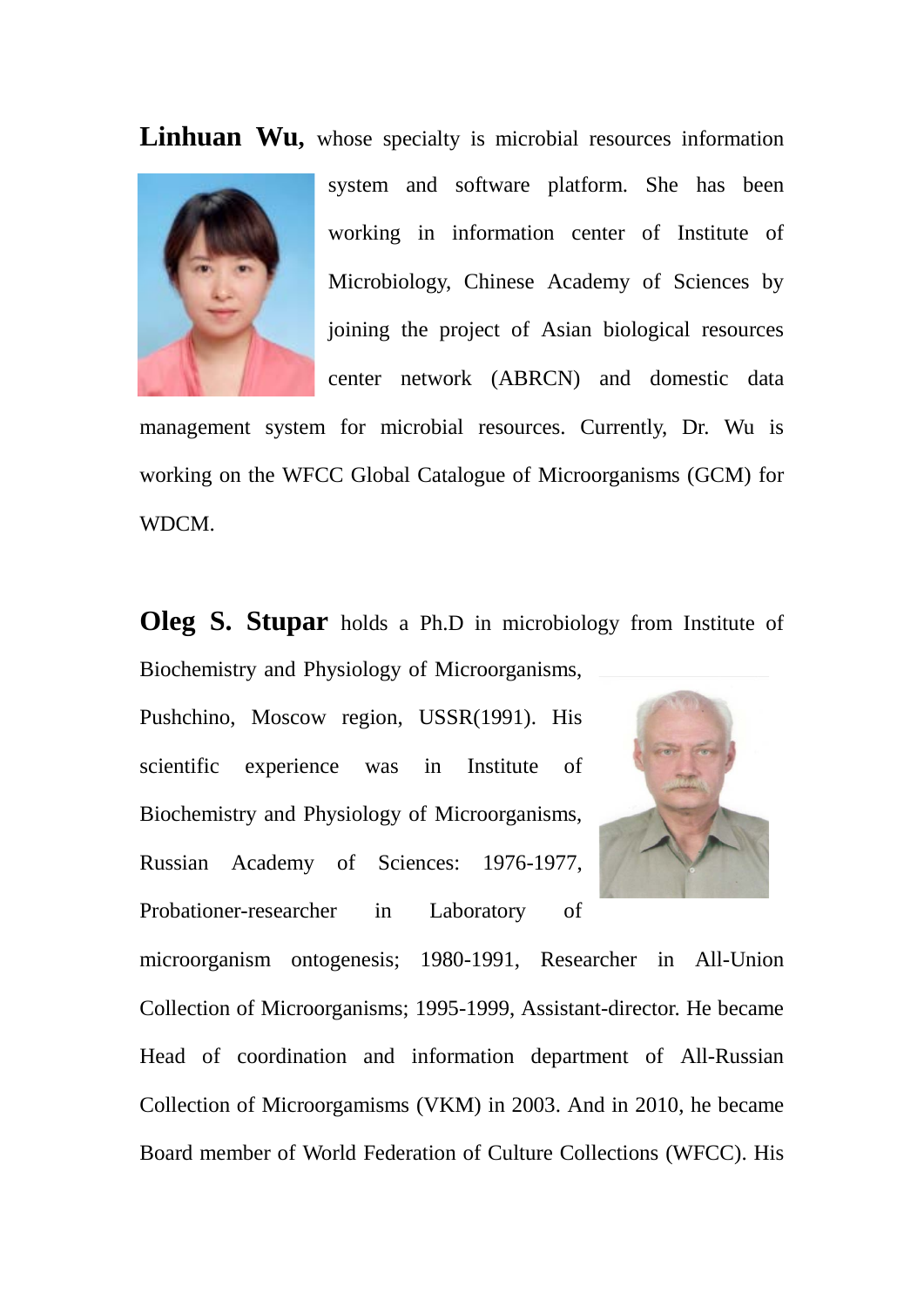business experience could be devided into two periods: 1991-1995 Deputy Director of "Torin Ltd."; 1999-2003 Deputy Director of "EcoBioTechnology" Ltd. In 1997-1998 the analysis of scientific innovation projects of Pushchino Research Center was fulfilled. As the most perspective project they selected the biopreparation Pseudobacterin-2 for plant protection. In 1999 EcoBioTechnology Ltd. signed the License Agreement with Institute of biochemistry and physiology of microorganisms of Russian Academy of Sciences and performed some formal steps to obtain permission for field application of Pseudobacterin-2. They received a limited registration and permission for its usage for 4 years at the State Chemical Commission at Ministry of Agriculture and Foods of Russian federation. During 1999-2003 they performed multiple laboratory and field trials on biological and commercial effectiveness of Pseudobacterin-2 as well as other biopreparations for plant protection on different crops, organized investigations of its toxicology and received necessary documents for permanent registration. The main production of Pseudobacterin-2 was established in Pushchino and licensed regional production had began at Krasnodar, Omsk, Ioshkar-Ola and Stavropol. They contacted with local administrations and created the dealer and distributor network at 18 regions of Russia from Krasnodar (south Russia) to Irkutsk (Siberia). In 2003 Pseudobacterin-2 received permanent registration for plant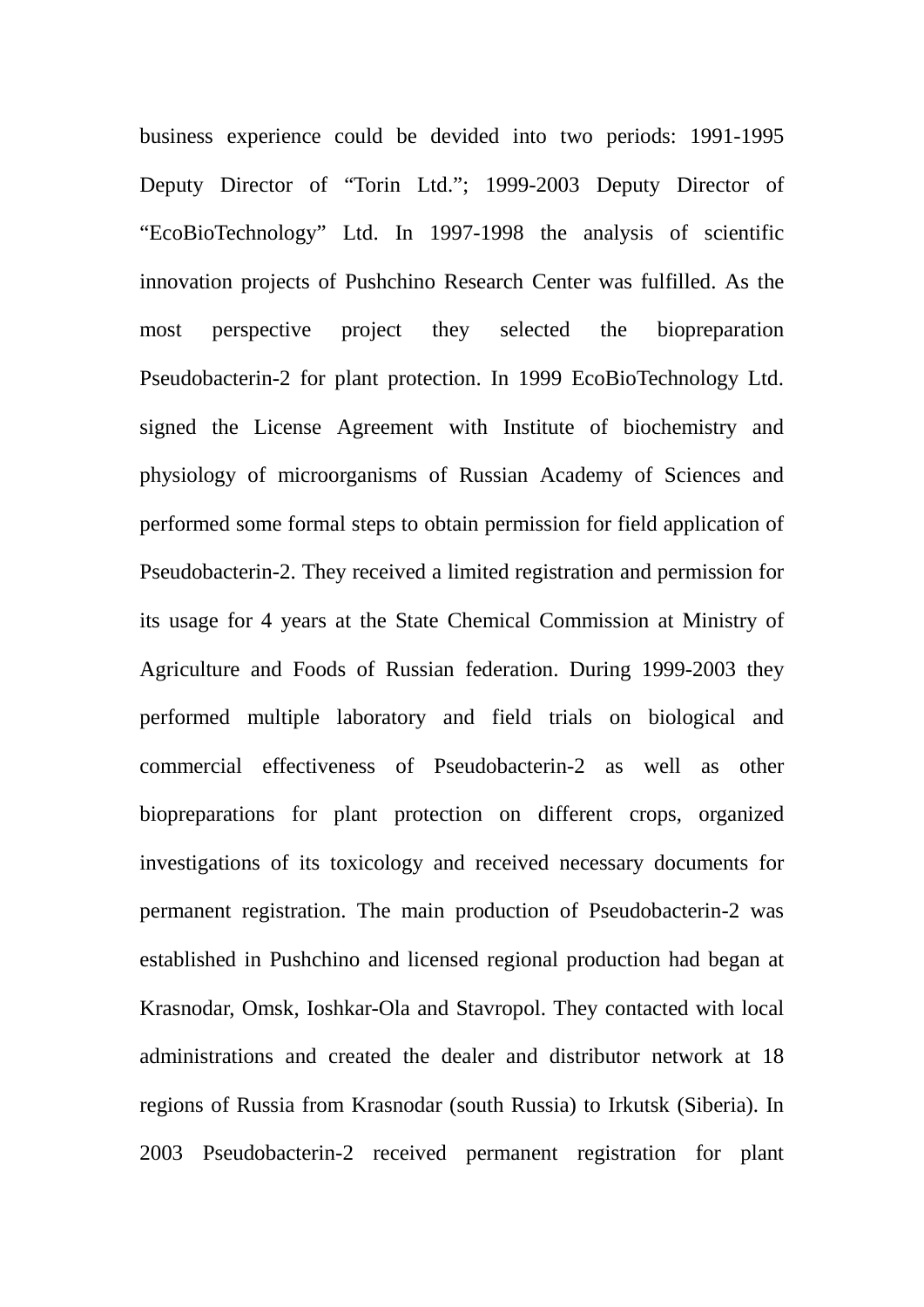protection on cereals, sugar beet, tomatoes and cucumbers and was used on the area more than 300 000 hectares.

Philippe Desmeth, President of WFCC, by training bio-engineer and environmental advisor, gained field experience in agro-industrial



production and continuing education for farmers in West Africa and Southeast Asia. He worked several years in the private sector in financial departments. After having completed a post-graduate training in environmental science he worked for NGO

including the World Wide Fund for Nature as scientific officer. Research Assistant at the Université catholique de Louvain, he joined the Belgian Co-ordinated Collections of Micro-organisms (BCCM) in 1996 as international co-operation programme manager. He was appointed to set up the BCCM co-operation programme with institutions in developing and developed countries. He develops standard procedures and equitable co-operation schemes for BCCM co-operation projects, and has coordinated EU funded projects MOSAICC and MOSAICS. He is member of ECCO, the European Culture Collections Organisation.

**Qinglan Sun** has been working in information center of Institute of Microbiology, Chinese Academy of Sciences by managing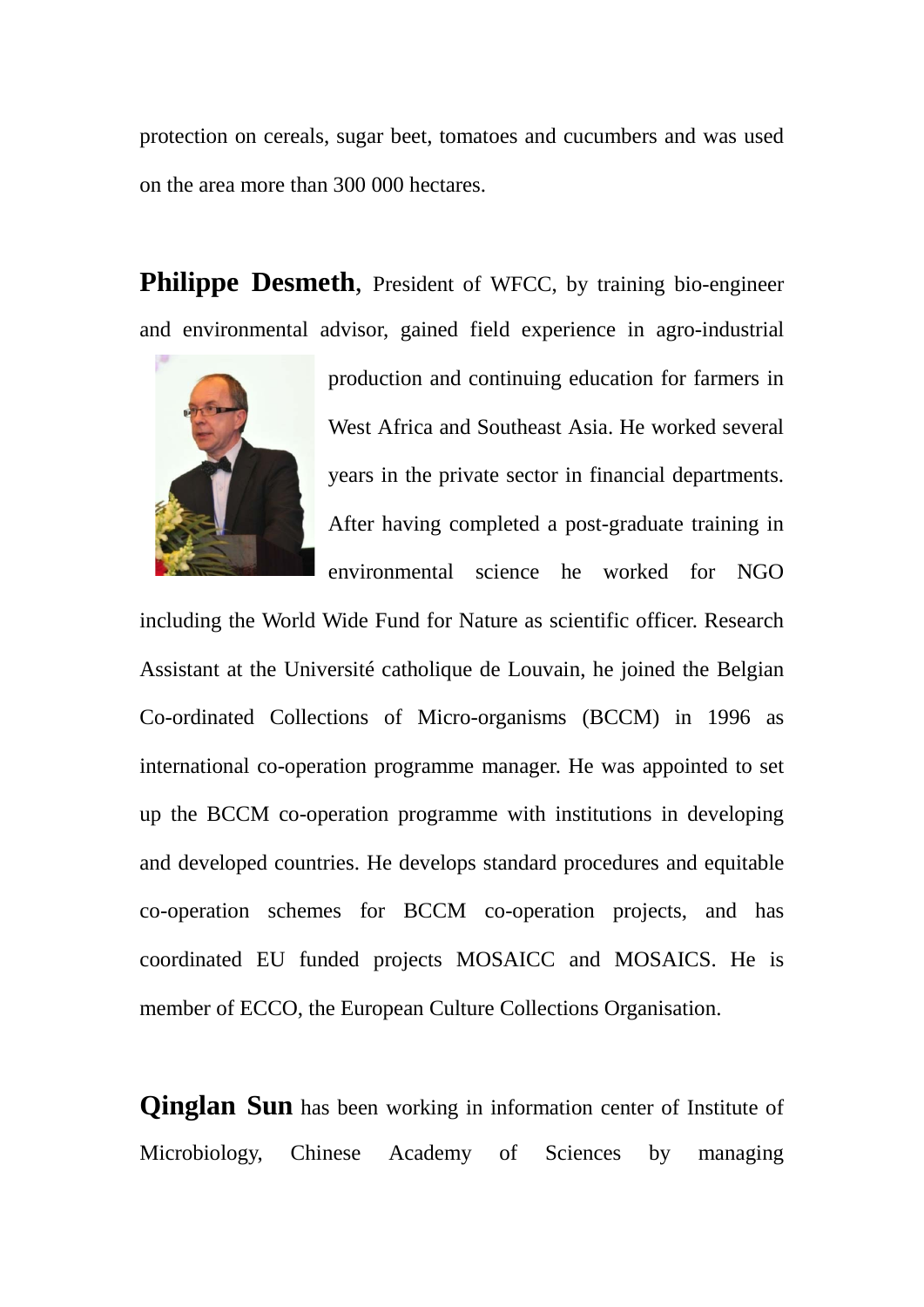

CCINFO/Refstrain/ABC database construction and maintenance. Her specialty is bioinformatics with several years' experience with Genechip data analysis.

**Shanshan Qian** holds a Master of Science Degree in food science

and nutrition in University of New South Wales, Australia (2011). She has worked in Institute of Microbiology, Chinese Academy of Science since October, 2011. In 2012, she has participated in the project of the Lineage of Chinese Contemporary



biologists. At the beginning of 2013, she joined in WDCM as a secretary. Now, she is taking charge of international affairs in WDCM.

**Takashi Itoh** holds a Ph.D. Degree in agriculture(1999). Currently,



he is a Senior Research Scientist in Japan Collection of Microorganisms and Curator of archaea and bacterial extremophiles. His research activities are about exploration and systematic studies of thermophilic and halophilic

archaea/bacteria. The international research collaborations included systematic studies on thermophilic archaea from terrestrial hot springs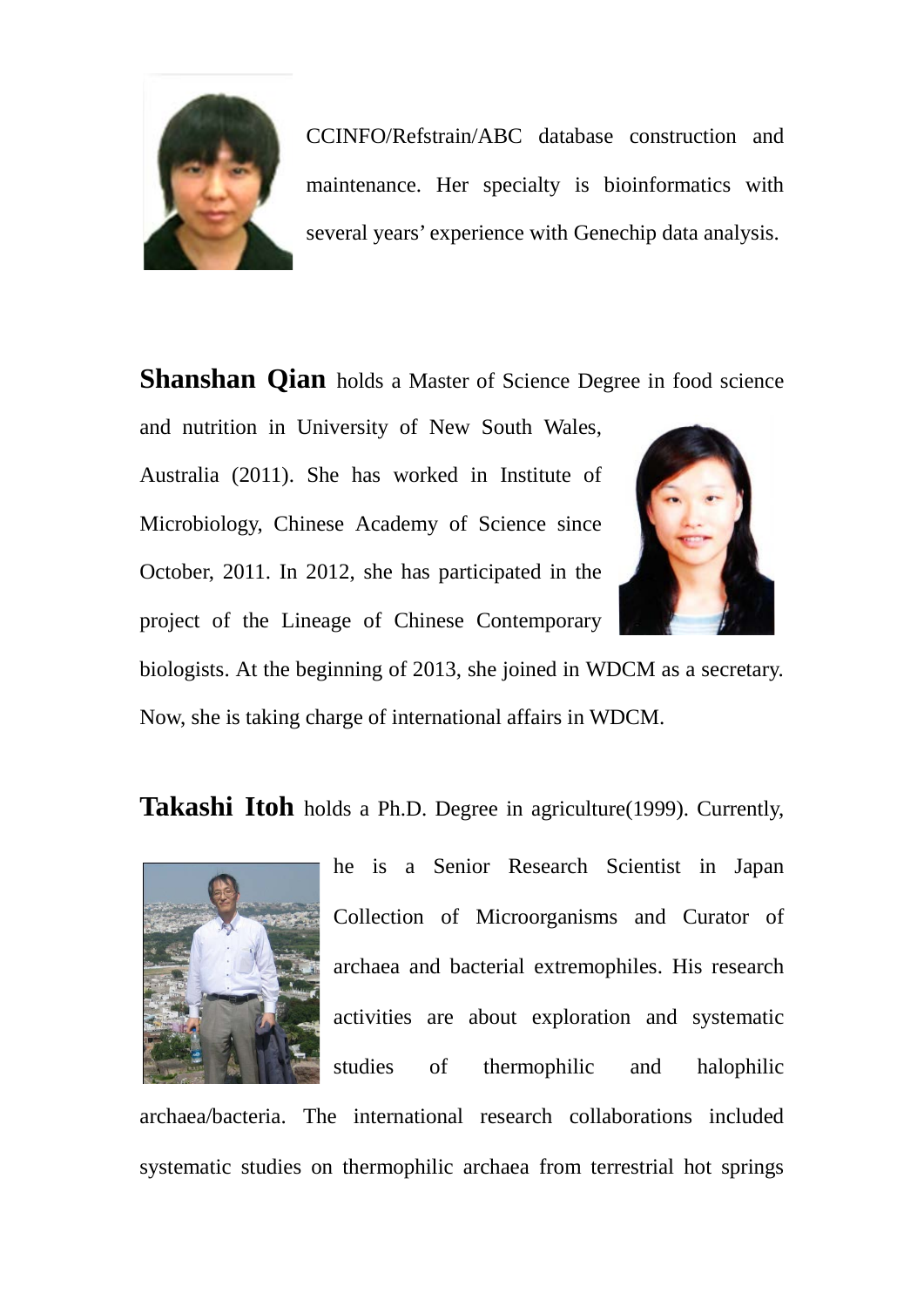(Philippines), systematic studies on halophilic archaea and bacteria from salterns (Australia), salt lakes (China), salt lakes and mines (Romania) and salted foods (Thailand). He won the 2010 Award of the Japan Society for Culture Collections. Itoh is also a board member of World Federation for Culture Collections (2010-), Japan Society for Archaea (1999-), Japanese Society for Extremophiles (2005-), Japan Society for Microbial Systematics (2011-) and Co-editor of Microbiology and Culture Collections, Japan Society for Culture Collections (1999-).

**Yuguang Zhou.** Senior Engineer. Currently, he is the General of Microbiological Culture Collection Centers in China and also the



Vise-Chief of Biological Resources Centre in Institute of Microbiology, CAS. His area of expertise is in microbial diversity, bacteria systematic, microbial preservation technology and management of microbial resources. He has

participated in the research projects in the field of microbial resources for platform construction of National Science and Technology basic conditions; the Strategy of Biological Resources in Chinese academy of sciences; biological resources survey From Ministry of Environmental Protection. Meanwhile, he has hosted and participated in the projects from National ministry of science and technology, Ministry of